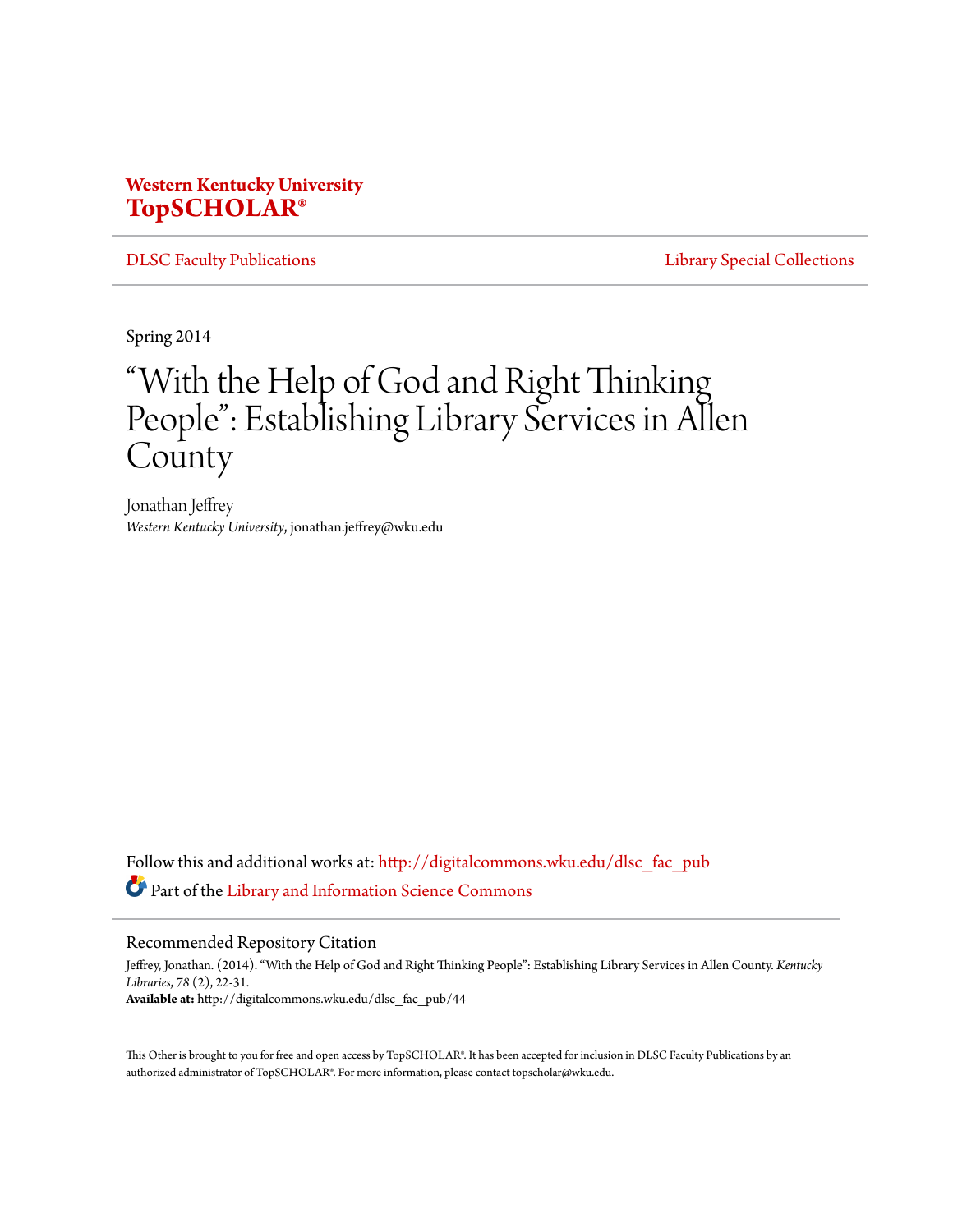"With the Help of God and Right Thinking People": Establishing Library Services in Allen County by Jonathan Jeffrey

The genesis of library services in Allen County, Kentucky, began as the outgrowth of the Allen County Civic League, a women's group dedicated to "the civic improvements in and for Scottsville and Allen County." One of its first projects was the establishment of a library, which was accomplished by borrowing a crate of fifty books from the Kentucky Library Extension Service in 1921(1) and placing them under the custody of Sallie Edmonds(2), who operated the service out of her small two-story frame house on East Maple Street.("The Old Building") Miss Sallie, as she was known to most, received a small stipend for the position. A determined individual and an enthusiastic reader herself, Miss Sallie accepted the challenge with gusto. "Her library" of less than one hundred books never seemed adequate to meet the demands of her readers. However after several years of donations, the collection outgrew her home and was moved "uptown" to the square. The new location was ideal for the work, but a 1928 firedamaged the stock of books and serials and led organizers to abandon the service. Florence Gardner attempted to re-introduce library service to the county, "but it failed due to lack of interest." (Allen County Library History Files)

Library services were dormant in the county until the spring of 1954 when Main Street Methodist Church pastor Reverend W. L. Baker made a presentation to the Scottsville Rotary Club about his experiences with bookmobile and library services in other counties where he had served. The time for re-introducing local library service was ripe, as Kentucky's great bookmobile movement was concurrently gathering momentum. The Rotary Club in conjunction with several other civic and religious organizations, as well as the city and county schools, and the city and county governments, made a presentation to the Allen County Fiscal Court shortly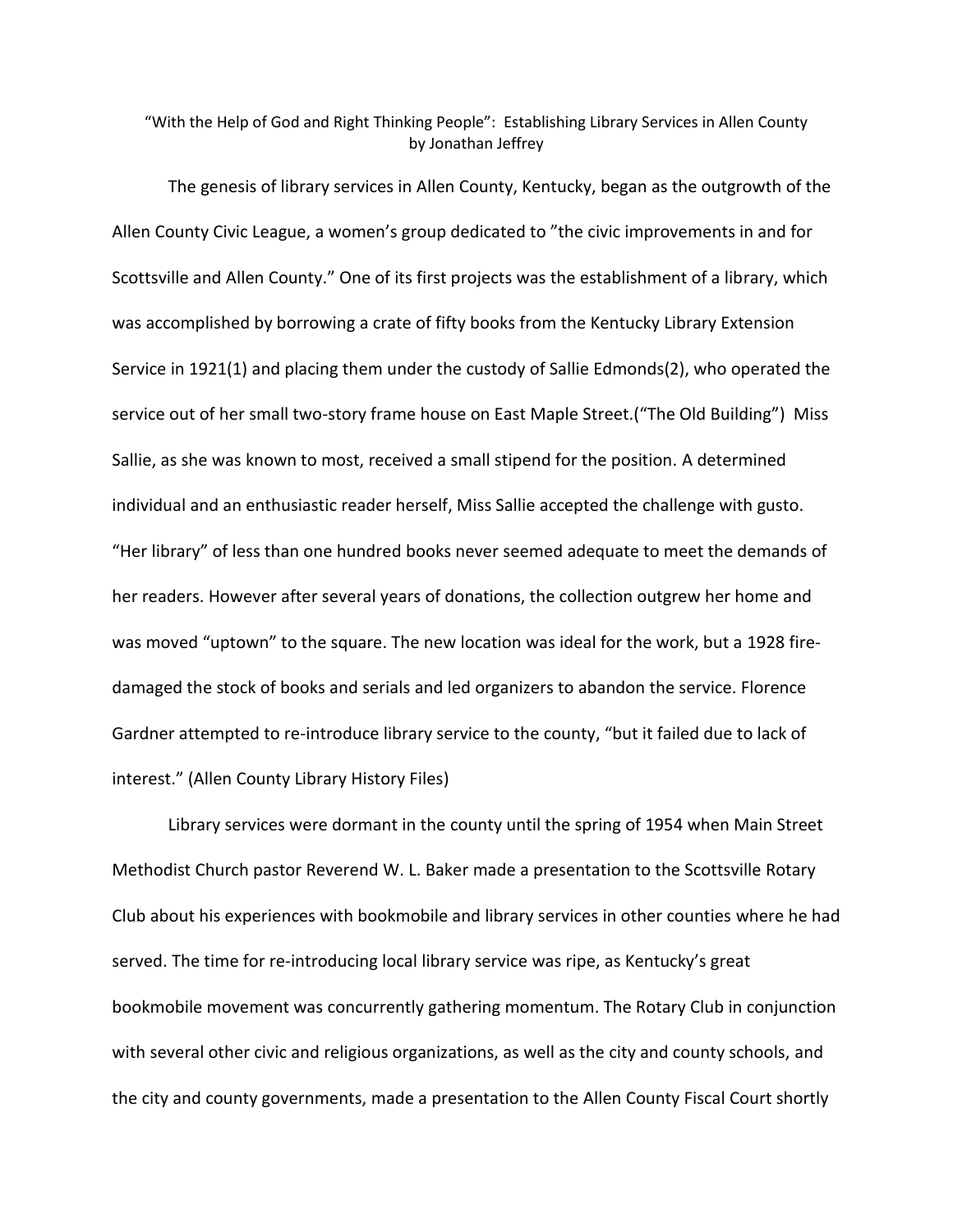thereafter which resulted in a \$750 annual appropriation from county coffers for operation of a new library. In June 1953, Fiscal Court Judge Hayden Eaton appointed the first Allen County Public Library Board: Anna Payne Whitney, Chairman; Woodward C. Broughton, Vice-chairman, Mrs. Oakley Weaver, Treasurer; Bess Morehead, Secretary; and Estus Perry, Bookmobile chairman.

The board hired Minnie Holland Dixon (1885-1981) as the first librarian and bookmobile driver. Her college training and experience in librarianship were a rare find in a small community. With the assistance of board member Bess Morehead, Dixon launched the new library in the basement of the Horseshoe Cafeteria on South Court Street in downtown Scottsville. Board member W.C. Broughton and Leon Whitlow built the library's shelves. The library officially opened on 10 August 1954, and Billy Allen was the first person to sign the register and check out the first book. Business was brisk and funds small, so library advocate LaVerne Fraim assisted Dixon in the library for a year with no remuneration, "because she felt the need of a public library." The Library Extension Division sent books to the fledgling operation and others were donated by the public or purchased with monetary donations. One early patron donated over 700 volumes to the new operation. Mrs. Dixon's efficient operation was recognized by the Library Extension Division as "one of the best jobs in the state."("History of the Allen County Library")

A little over a month after the fledgling library opened its doors, Allen County received its first bookmobile. The novel contraption was one of 84 presented to libraries across the state. The presentation was made on 16 September 1954 at the Kentucky State Fairgrounds in Louisville before an appreciative audience of 7,000 library supporters. The funding for this work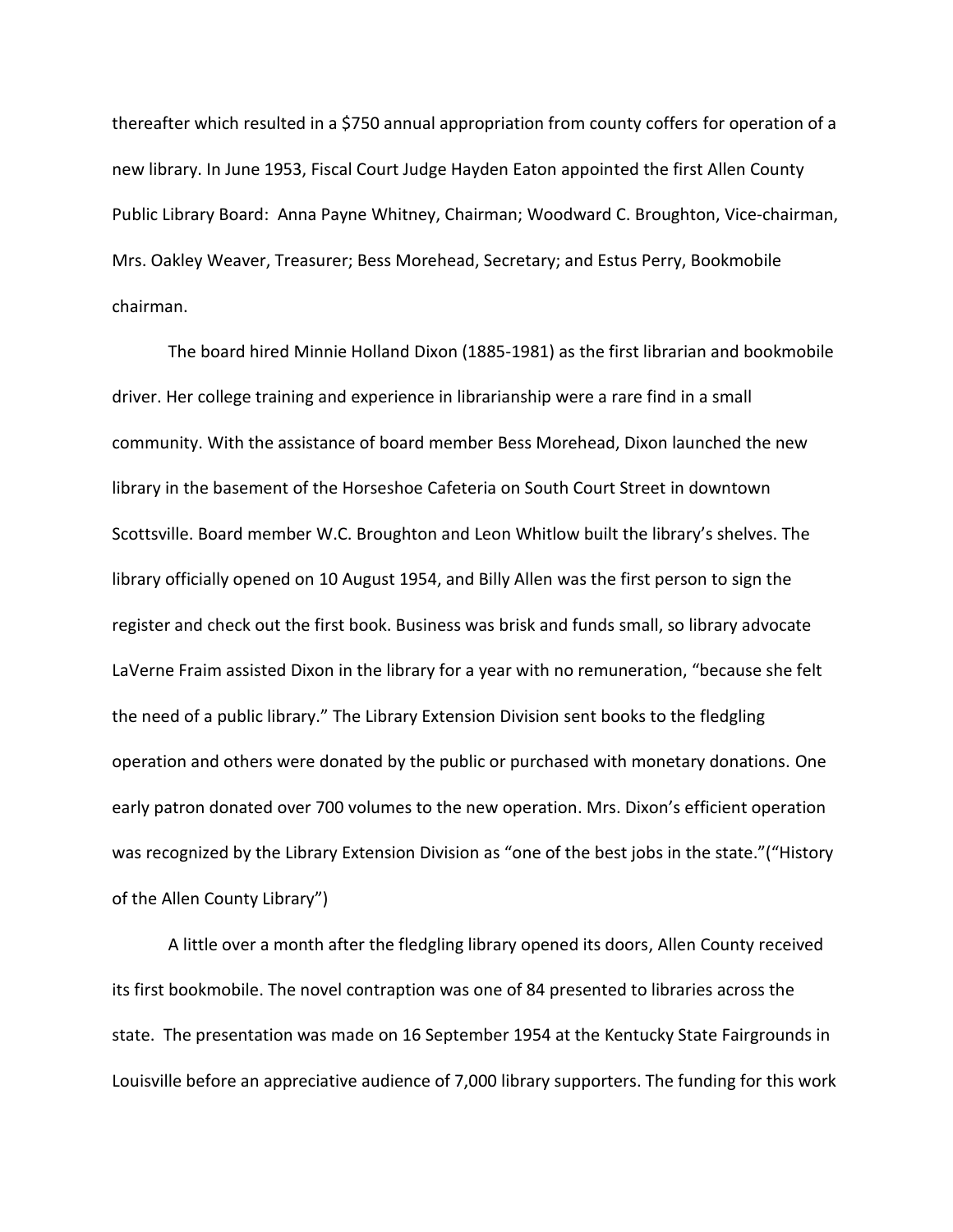had largely been raised through the independent Friends of Kentucky Libraries with the assistance of several businessmen and the inimitable Mary Bingham.(Jeffrey, "Friends of Kentucky Libraries," 19-20) Reynolds Metal Company donated the funds to purchase Allen County's bookmobile. Board chairman, Anna Whitney was on hand to accept the bookmobile from Governor Lawrence W. Wetherby; in the parade the vehicle was driven by library board member W.C. Broughton, who also drove it back to Scottsville. Mrs. Dixon had planned well and within three days the bookmobile began its three-day weekly schedule. The first day of operation found Mrs. Dixon and the bookmobile at four county schools. At the first stop alone, she checked out 159 books. The bookmobile had a phenomenal impact on library services within the county in those early years. It would be several decades before the number of books checked out at the library downtown would match the number charged from the bookmobile.("Bookmobile Now Serving")

Like most worthwhile efforts, Allen County's library movement enjoyed initial success. With fervor and "right thinking" on their side, library supporters were able to craft a solid but unpredictable funding base for their operation. To the fiscal court's commitment of \$750, they added an additional \$500 from the County Board of Education, and a number of clubs made donations that helped the organization stay in operation. In March of 1955, a Friends of the Library organization was established "to help with securing pledges for library service in 1955- 1956." ([Allen County] Library-Bookmobile Board Minutes, 11 Mar. 1955) Memberships were issued for dues of \$1 per person, and the organization parked the bookmobile in front of the courthouse in order to swwk memberships. Many community members also helped solicit memberships in a door-to-door campaign. Again, the initial effort appear successful, but really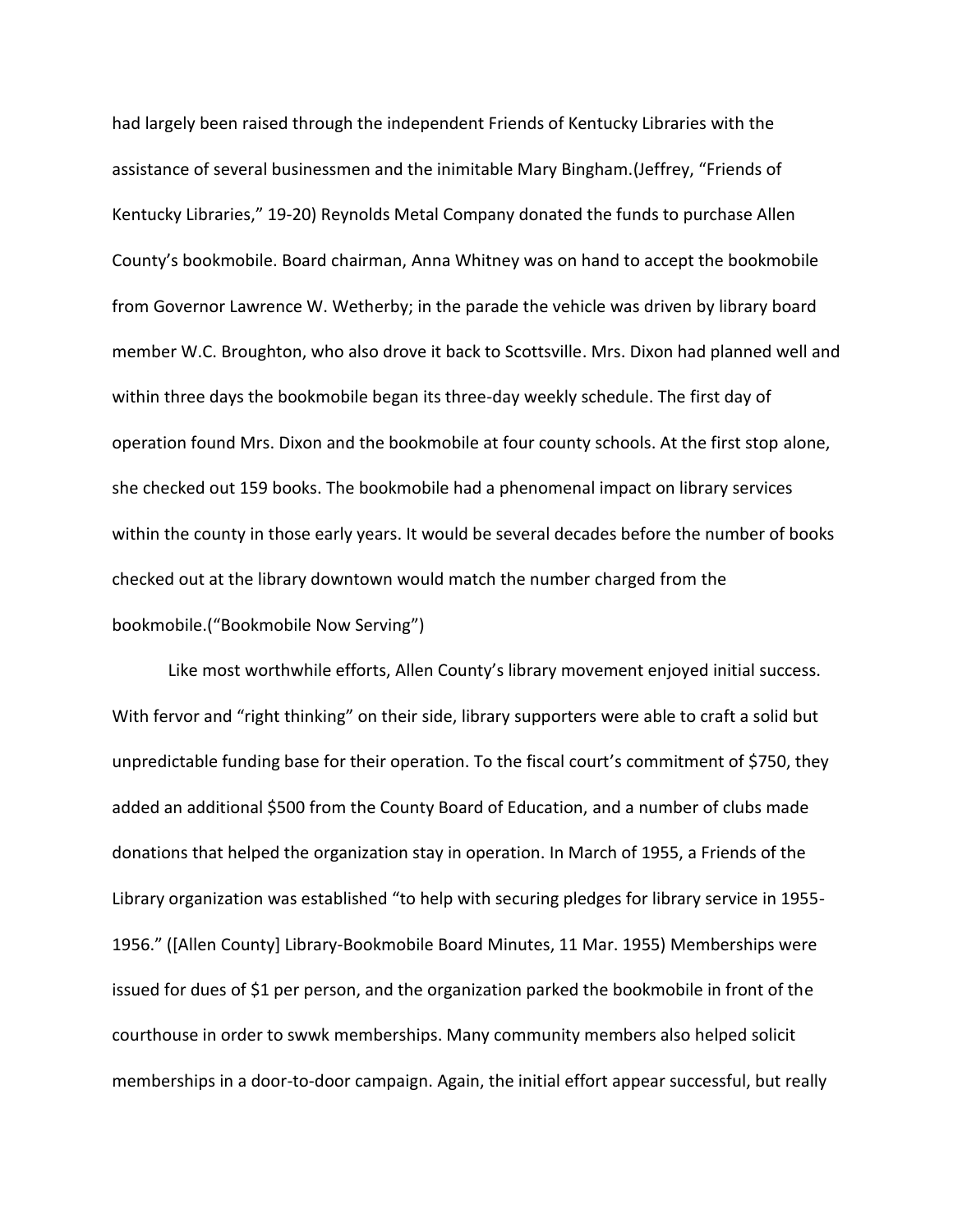generated more goodwill than financial backing. Supporters knew the library was essential, and they crowed about its upwardly spiraling circulation statistics. Still, few public institutions can survive on goodwill alone.

The Friends of the Library met in early-September 1956 and voted to ask for a plebiscite to seek the electorate's opinion on the matter of public financial support for the library. Under Kentucky law, the Board could ask via referendum for tax support varying from five to fifteen cents per \$100 of assessed property valuation. For the matter to be placed on the November 1956 general election ballot, supporters were required to present a petition with signatures equaling at least 5% of the people who had voted in the last general election. Organizers determined that they needed at least 200 signatures.("Kentucky Revised Statutes 173.310") One ardent supporter voiced his confidence in the democratic process: "Give the people the truth and they will vote on it." The meeting "closed with prayer for guidance." The signatures were easily collected and the matter placed on the ballot. Allen County residents supported the effort, and at the beginning of the next fiscal year the library received an direct appropriation from the Fiscal Court of \$4,999, not a taxing district.("Allen County Library History") The library physically moved during this period to the Carter Realty & Auction Building, where it enjoyed ground level accommodations. Within two years, the collection had reached 3,000 volumes and annual circulation was near 40,000, a good 75% of that from the bookmobile.

By the next fiscal year, the Court declared a shortfall in tax revenues and dubiously questioned its legal responsibility to support the library while simultaneously casting suspicion on the integrity of the 1956 petition. Feeling justified, the court removed the library's appropriation when planning the county's 1958-1959 budget. Once this news surfaced, the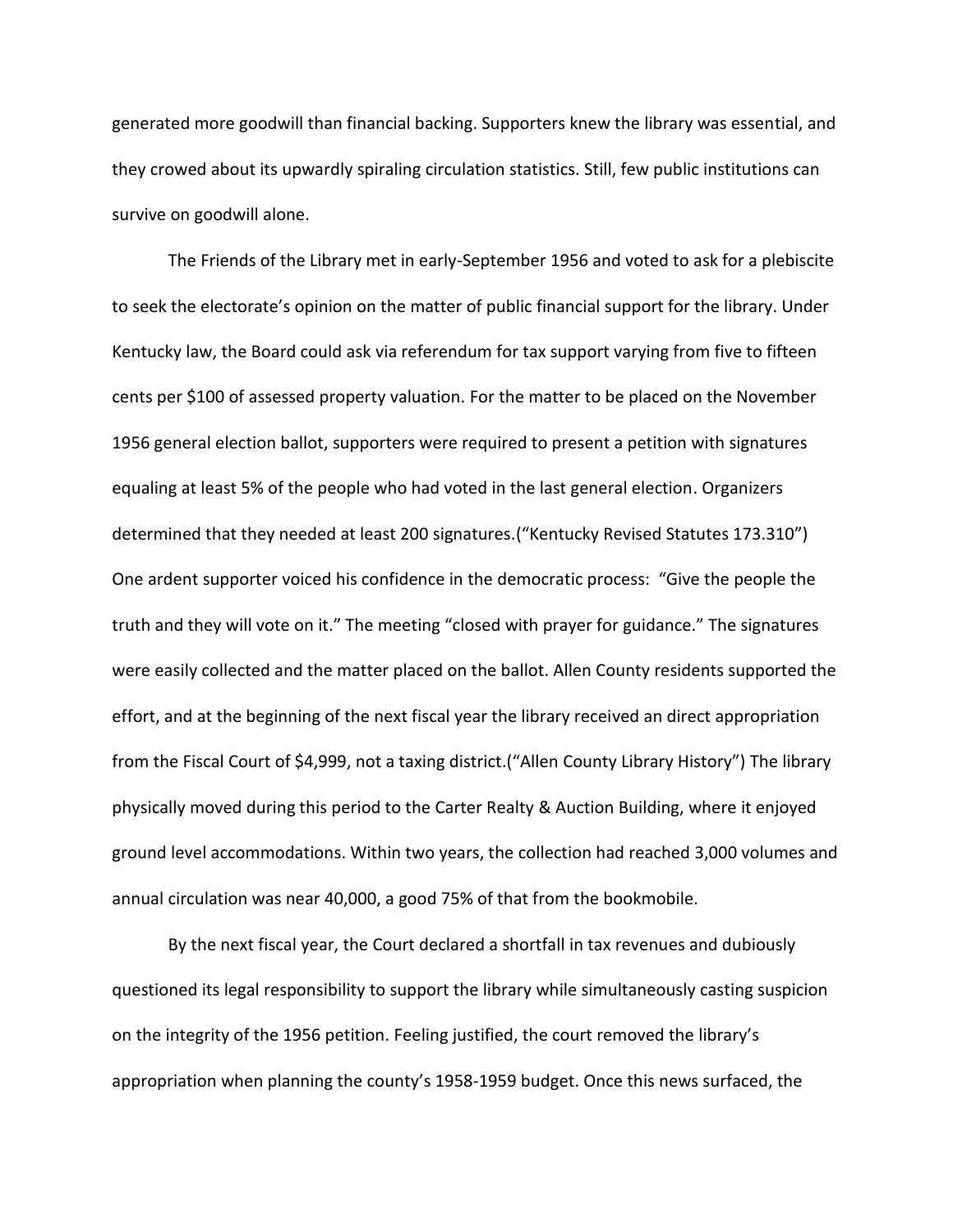library board and library supporters went into full combat mode. Mrs. Whitney and County Judge Allen S. Secrest both sent letters to the state Attorney General's office asking for a review of the matter. The office declared that "after voter approval was given to library service, it became the statutory duty of Fiscal Court to establish and maintain the service annually and perpetually." Although the county claimed hardship because of the revenue shortfall, the Attorney General's office proffered no pity and noted "that the County had no alternative but to scale down appropriations to other agencies in order to provide a library appropriation, which might also be scaled down proportionately."("Allen Told It Must Provide Book Service") Still in doubt, Allen County officials conferred with Department of Revenue officials the next week. It was finally determined that the only way the appropriation could be removed from the county's budget was through a through a public referendum.

Finally in early-July, the Fiscal Court reluctantly made a library appropriation of \$3,399. One week later the Court received another petition from parties wishing that library support be removed and asking that the issue be placed on the ballot. The petition's preamble stated that Allen County voters now had "full knowledge of facts" and should be given the opportunity to decide "whether or not the Library Service shall remain an agency completely dependent upon the County Government."(Petition) Library supporters were suspicious about the methods used in gathering names and were initially denied access to it. Members of the Fiscal Court intimated that if other government entities would help in supporting the library, a referendum might not be needed. The Court reasoned that since the library was used by Scottsville citizens, the city should ante up some funding and since the majority of the library's users were children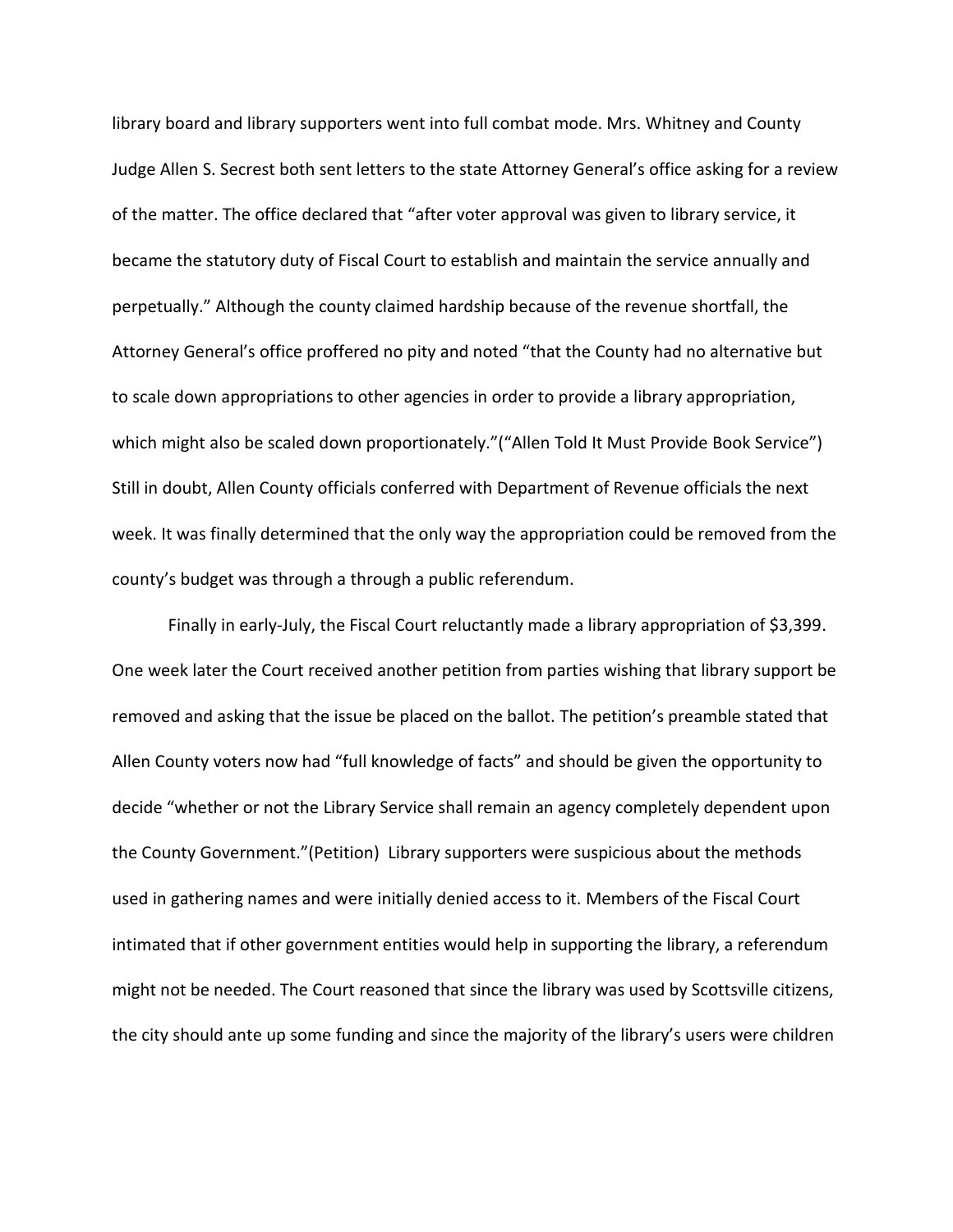that both city and county schools should also bear a portion of the expense.("Other Accounts Cut" and "Court Orders New Library Vote" "Allen Will Vote.")

The reduced appropriation did affect morale at the library. Mrs. Dixon wrote in her weekly "Library Notes" column:

As you know by now the Local Library funds have been scaled down…This will work a hardship on the Service, as we need the full amount to operate successfully. We have struggled and we can struggle again, and not die from malnutrition…Men and women, let's get behind the Library and raise a little extra money to tide the Service over…Let's scrape up a little money from somewhere and show folks that we in Scottsville and Allen County believe in education and enlightenment. ("Library Notes")

In a public statement, Mrs. Whitney proved more eloquent. After some critical remarks about the "huge gravel loader you see occasionally" and questioning the need for secretarial support when "previous judges got along without," Whitney penned:

The future belongs to the child and it is important that children have the chance to prepare for adult life by learning the values to be found in books. The youth of the nation, of Kentucky, of Allen County and Scottsville are everybody's business, and children of America are the promise and hope of the future. "Give us books!" say the children. "Give us wings that are powerful and strong. Help us to escape into the far away. Build us azure palaces in the midst of enchanted gardens."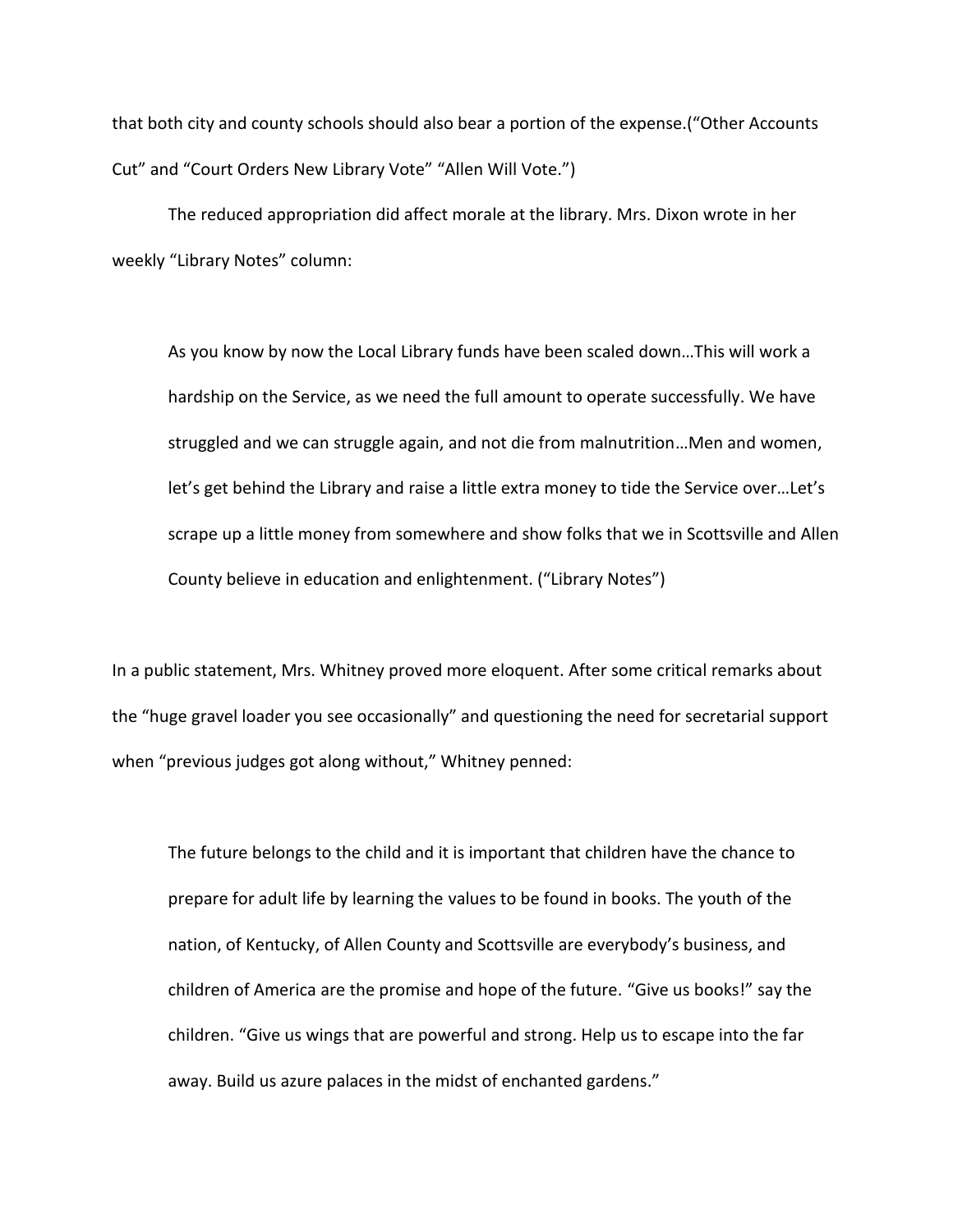After further polemics, Whitney advised citizens: "Go to the polls in November and show the politicians that you are laying up treasures where moth and rust will not corrupt."(Library Chairman")

The library board members worked strategically before the election. Mrs. Whitney reported that she had discussed the issue with County Superintendent Noble Allen, who reminded her that the schools operated on election days.(4) However, he assured her that he and many other county educators would be at the polls prior to 8:00 a.m. and after school let out until closing. She and W.C. Broughton also talked with several clubs and government agencies, but they were not overly encouraged. Still, Whitney was confident of victory. "We know it is right," she wrote Broughton, "to have the Lib.[rary], & I believe with the help of God and right thinking people we will win if we work."(Undated letter, Whitney to Boughton) When the board met in August they approved use of the bookmobile to "haul voters to poles (sic) who have no way to go. But no money from the treasury [is] to be spent to buy votes."(Board Minutes, 2 Aug. 1958)

In August the Fiscal Court approved the wording that would appear on the ballot: "Shall the Fiscal court continue to provide free Public Library Service for Allen County? Yes or No." The referendum was, again, not for a taxing district, but for a direct appropriation from the county. Both sides again conferred with the Attorney General's office to seek its opinion on how the wording would appear on the ballot. A great deal of discussion was also generated when the new regional library in Glasgow began operation in 1958. Could library services be provided from the regional library and thus reduce the money necessary to operate the local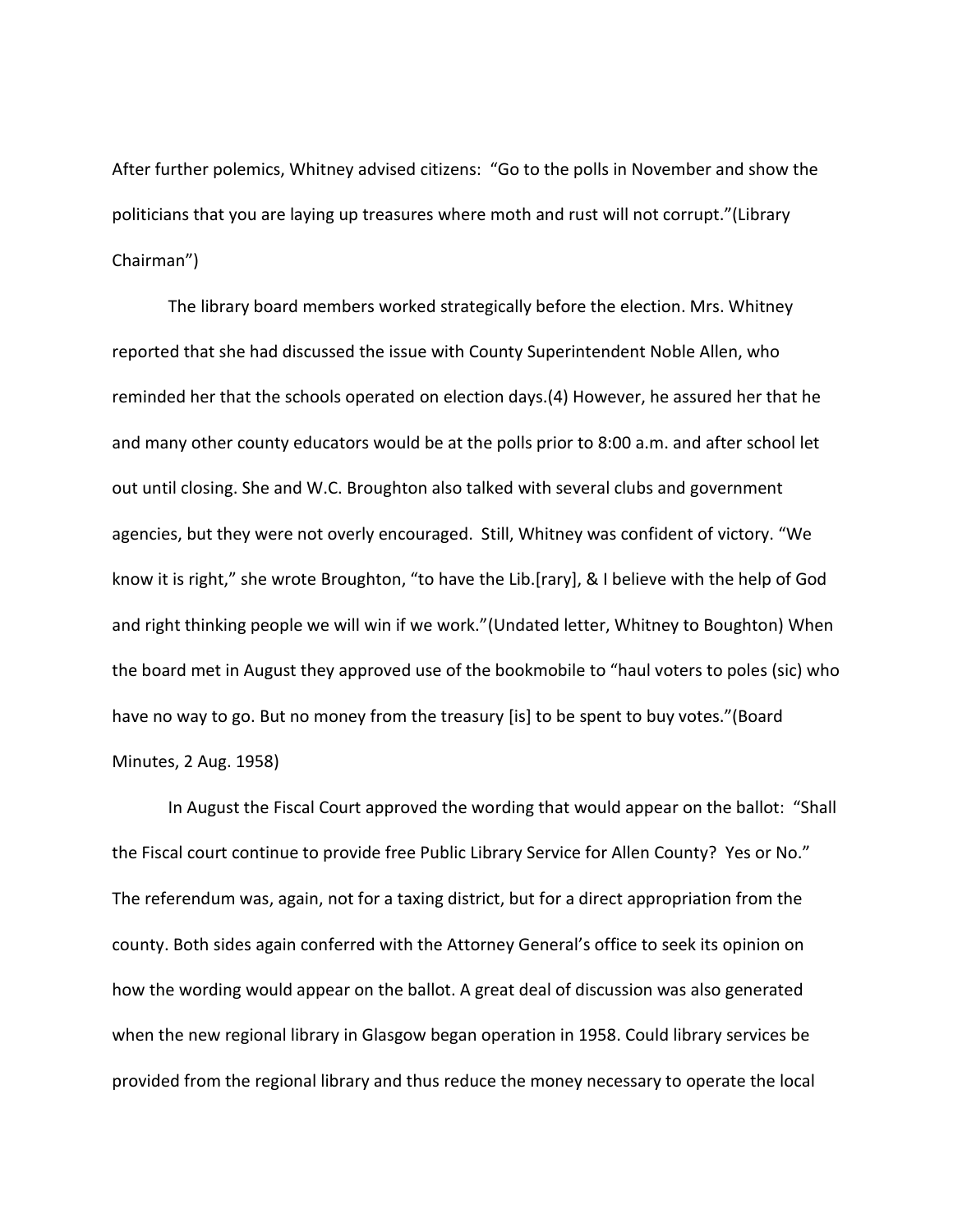operation? The Attorney General declared "that the fiscal court of Allen County is without authority to strike from the ballot the question." (Opinion Published) So, after another week of political wrangling and the local newspapers teeming with heated rhetoric, the people made the decision: 1,187 voted YES to retain county funding and 497 voted NO. The NOs carried in only two of the county's 20 precincts, and they were in very rural sections.("Library Tax" and "Light Vote")

With the election imbroglio behind them, library supporters once again utilized their energies in the positive work of advocating library services. The library staff had been very active promoting the first National Library Week held in April 1958. In 1959, they had even more reason to celebrate. A proclamation from the mayor appeared in the local papers as well as a library advertisement sponsored by a local bank and the Allen County Board of Education. "Let reading," the ad admonished "make your own life more interesting to yourself and to others."("National Library Week" [advertisement]) Encouraged by recent events, Mrs. Dixon was once again in fine style, writing: "The sweetest sight of all…is a human being bent over an open book. This my friends, is the highest good of our high profession—to exalt the printed book above all other creations of man, to bring boys and girls, men and women, the rich and the poor of all colors and creeds, to turn from the vanities of a foolish world, from the troubles of a tragic world to the truth and beauty, the power and solace awaiting them between the covers of a book."("Library Notes")

For her creative and courageous work for library services in Allen County, Mrs. Dixon was selected from all the librarians in the U.S Second Congressional District as a delegate to a special session of the American Library Association held in Washington, D.C. in June 1959. One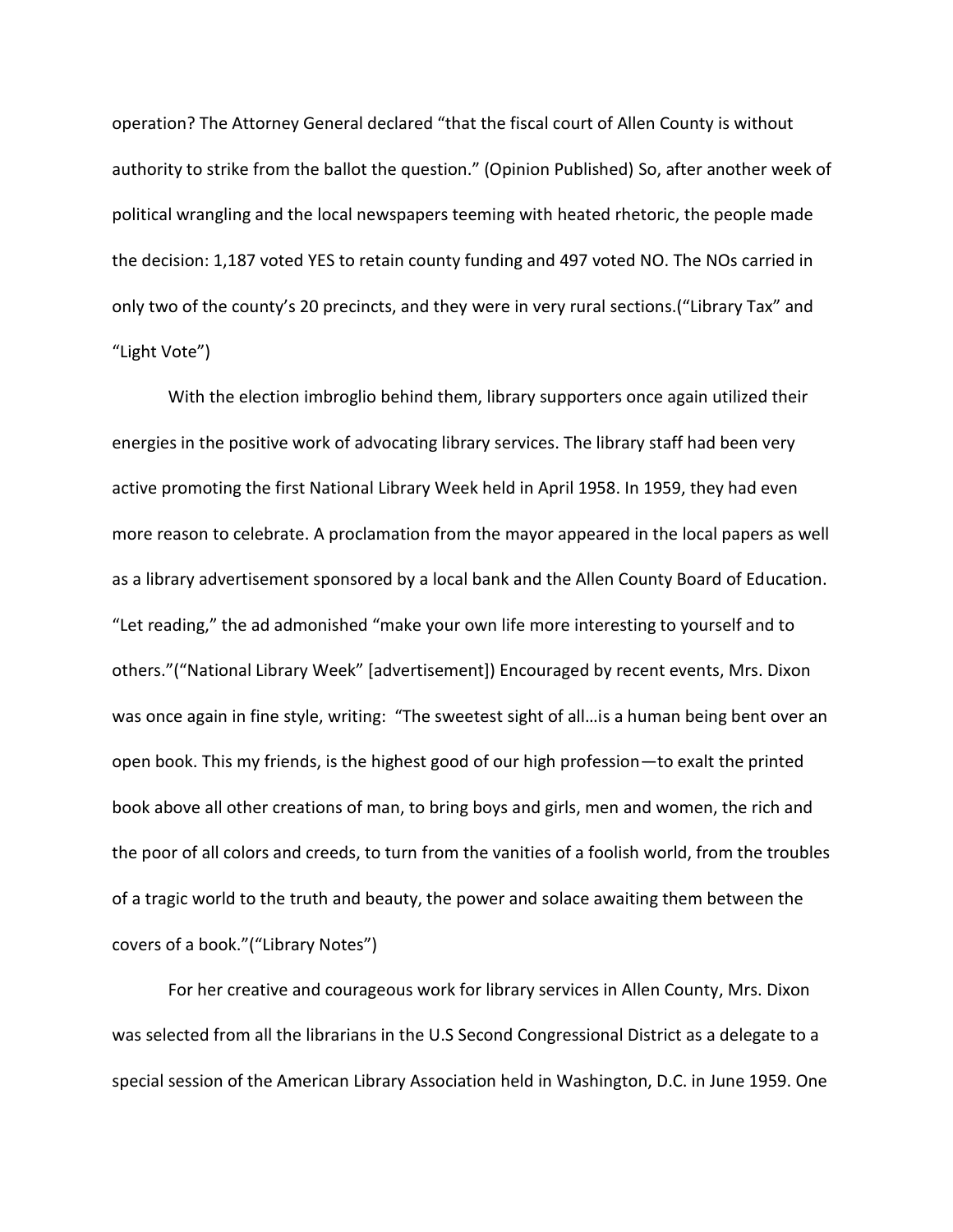local editor noted this as "quite an honor," but one worthy of Dixon and "her early and untiring service in organizing and setting up the Allen County Library and Bookmobile Service." Indeed, the community owed a debt of gratitude to this indefatigable librarian. Due to illness and other responsibilities, Mrs. Dixon resigned as librarian later in 1959 and Mrs. Ruby Claire Jackson became librarian. After a short tenure, Jackson assumed responsibilities as the bookmobile librarian, and Mrs. Arthur Vaughan accepted the position of librarian. Ruby Claire Jackson remained employed by the library in various positions for nearly four decades.(3)

With competent staffing and secure funding, the library board began to ponder moving into larger facilities. The board discovered a structure, on East Main Street which had once housed the General Telephone Exchange, which was vacant and available for purchase. The first floor would be adequate for the library, and the second floor could provide rental income. The board submitted a bid of \$8,500 in September 1960, and it was accepted. With savings of a little over \$2,500, the board authorized its chairman and secretary to borrow the remainder. The deed was executed in February 1961. Within a month, repairs and re-decorating in the amount of \$401 were completed and the library was moved by Arthur Vaughan and "five unnamed school boys who worked without murmur or pay" in "Mr. Vaughan's farm truck." The doors were opened to the public on April 16 with approximately 300 people viewing the new facility during a three-hour reception. New shelves were added in June, and later that summer the library procured a new "coke machine" that was a hit with the younger crowd.(Library Minutes) The first year in their building, the library reported a collection of nearly 9,000 volumes with a circulation rate of a little over 120,000. Books checked out from the bookmobile still accounted for nearly 75% of the library's circulation, indicating its significant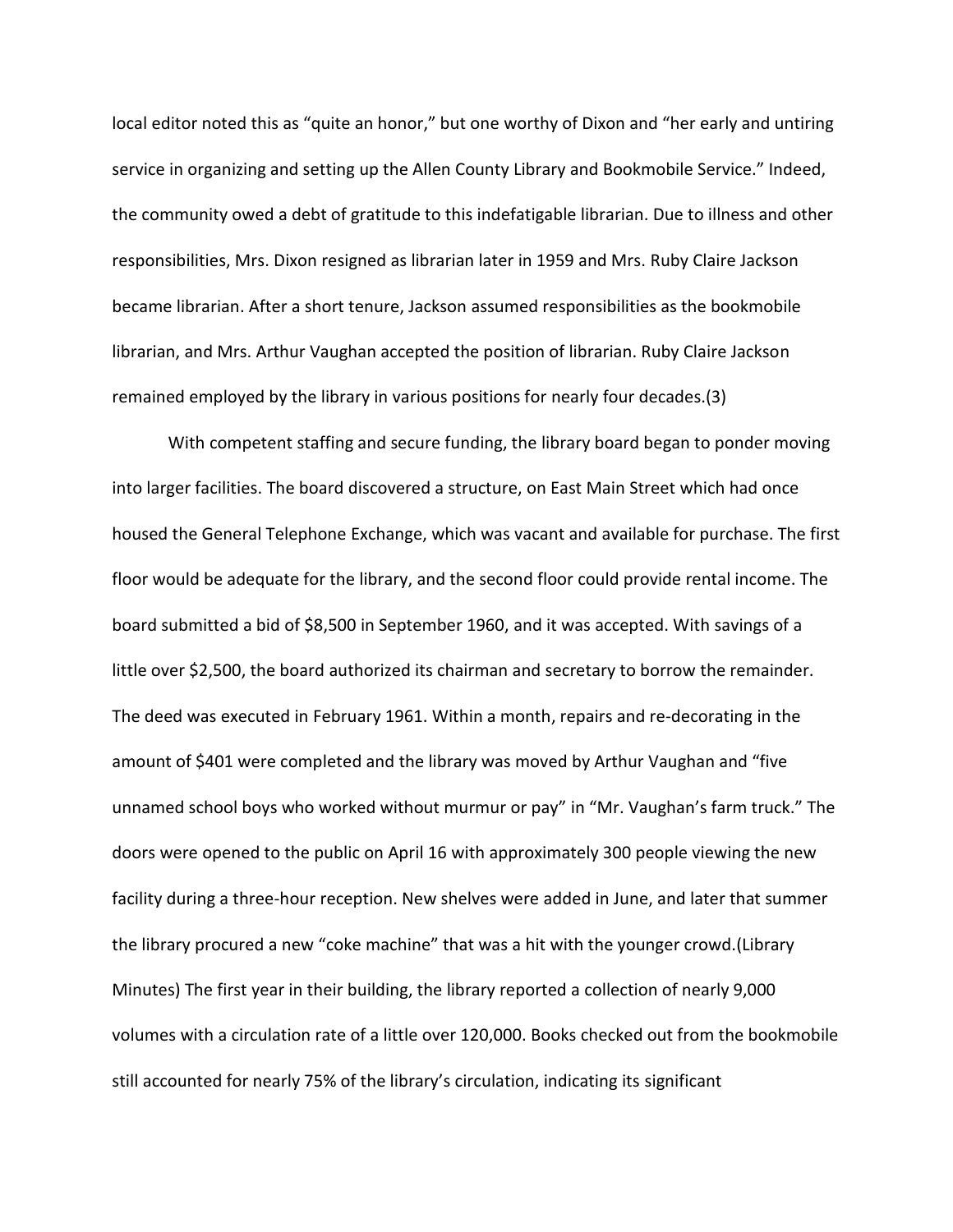impact.("Circulation Comparison") High circulation could also be attributed in part to the wide array of items that patrons could check out: books, serials, phonograph records, art, even athletic equipment. Increased programming was also bringing people in the door; story hour was a huge success as were ancillary programming such as a chess club initiated by Mrs. Jackson.

Just as the library was beginning to enjoy sustained success, perhaps its greatest champion, Anna Payne Whitney (1894-1987), retired from the board. She had fearlessly but politely faced opposition within the community for her library advocacy, and she never shied away from an opportunity to publicly share her conviction about the educational value of library services to a community. With little fanfare she refused to be re-appointed, citing the needs of the family's farming operation, her husband's desire for peace, and her own age as contributing factors. Even in resigning, she proffered her "help with anything…I'm at the service of the Library Board any time."(Letter from Whitney to Broughton, 13 June 1960) For her thirtyseven year tenure as an educator and her "contributions to the Allen County Library and Bookmobile Service," the local Veterans of Foreign Wars recognized Whitney with their Outstanding Citizen Award in 1962, a well-deserved honor.

Soon requests were being made for usage of the second floor. The first group granted access was the Allen County Homemakers in June 1962. In 1963, the Patrick Gilmore Chapter of the Daughters of the American Revolution was granted a one-year lease-free access to two large rooms on the second floor for an Allen County Museum. This idea appealed to the board and the community. In exchange for improvements and a monthly prorated utility payment, the DAR planned a room where artifacts and historical documents related to the area's proud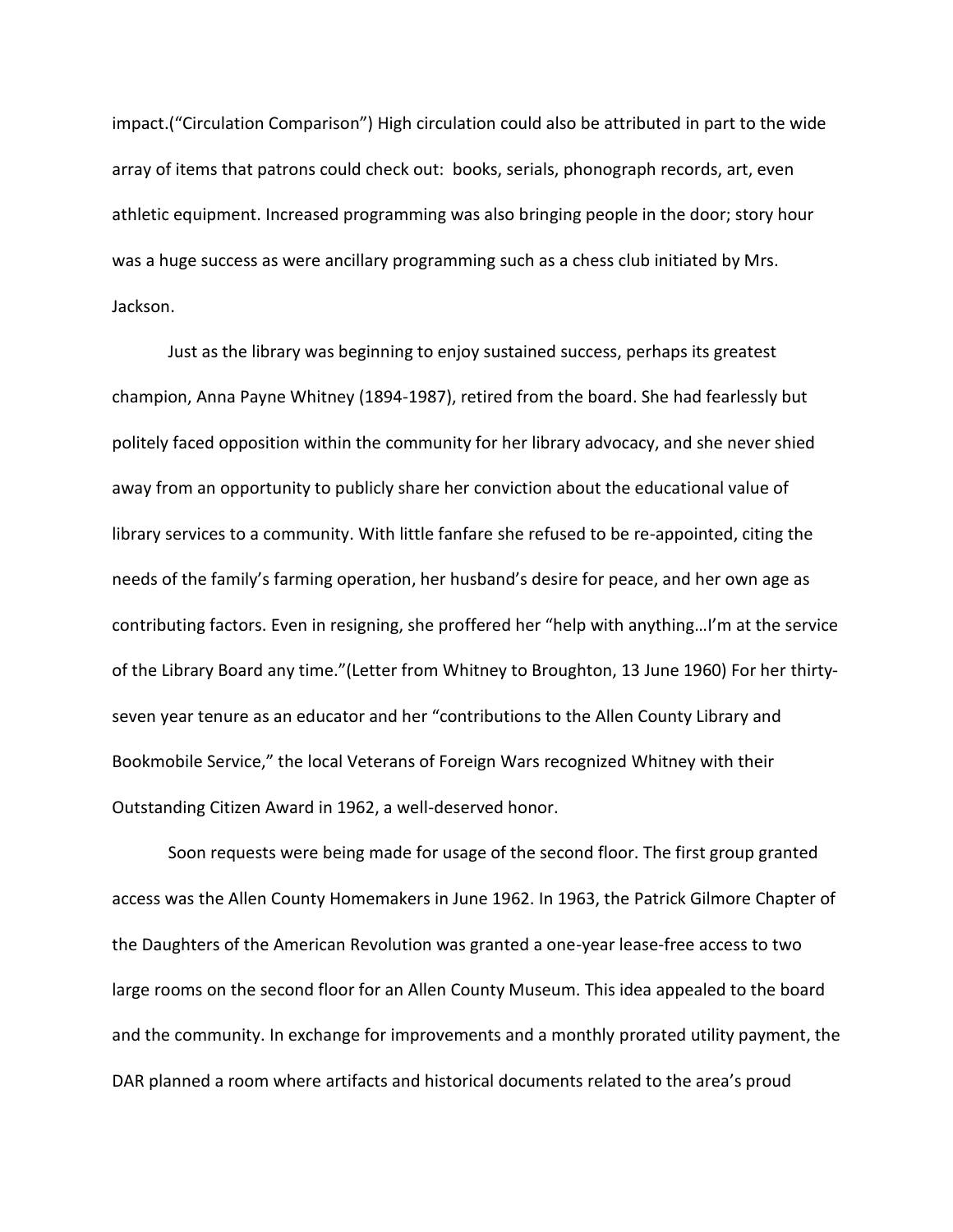heritage could be displayed and admired. One newspaper touted the benefits: education, cultural stewardship, heritage tourism, and civic pride. A Committee was established in November 1963 to guide the project. A membership drive in the Spring of 1964 was extremely successful, with Norman Simmons recorded as the first member; the local Jaycees chapter was the first organization to have 100% of its members affiliate with the new effort. The first museum acquisition was a large oak spinning wheel donated by Mrs. Ira York. The organization advertised that they "would like to have any article of historical value, such as antiques, firearms, family heirlooms, or any thing appropriate to a museum such as is not seen every day." R.C. Colas were served at the Allen County Museum dedication on 5 September 1964, and the affair was attendees deemed it "a great success.("Opening of Scottsville") It also helped foment positive relationships for the library within the community.

The library's bookmobile was the single most important outreach tool that the library possessed, and its charismatic driver Ruby Claire Jackson its biggest champion. Before consolidation, the county had nearly three dozen schools, which the bookmobile visited, as well as other stops. By 1966, the mint green bookmobile that Allen County had received as a gift in 1954 was requiring more complicated maintenance. Fortunately state library leaders had planned for the gradual replacement of those early vehicles, and Allen County received a new bookmobile in early-1966. The larger vehicle could hold 2,000 volumes as compared to its predecessor's limit of 700. One of the seventh grade boys from the "Book Brigade" who helped transfer the books from the old to the new bookmobile noted that the vehicle's collection was "bigger than the library at school!!" Additional stops were added to the bookmobile's itinerary, and its circulation continued to be three times that of the downtown library.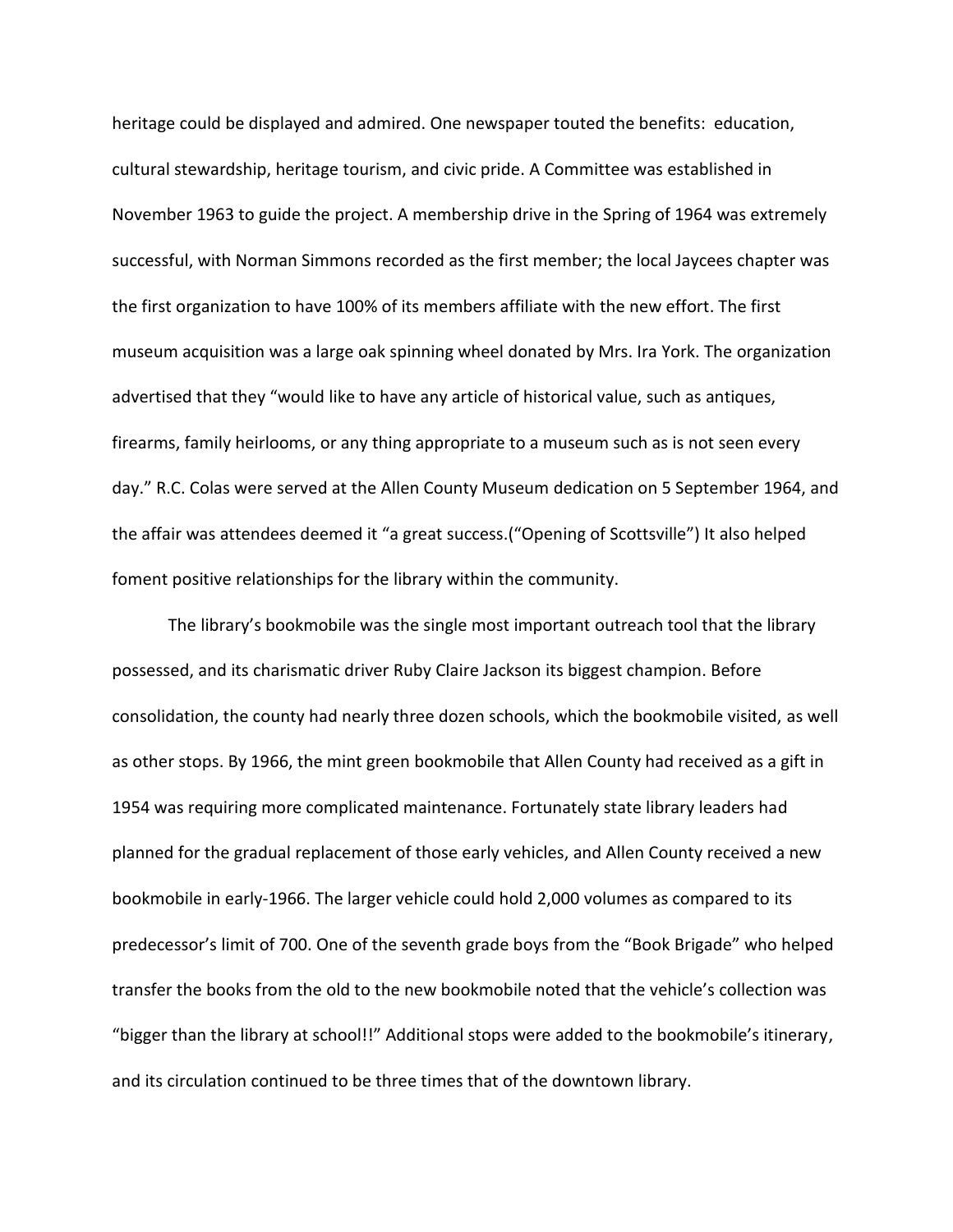With collections, patrons, programming, and circulation increasing, it was no surprise that the Board began discussing a new building as early as February 1964. The library was receiving its annual appropriation from the Fiscal Court, but the Board recognized that this method was tenuous at best. State support had been essential to the library's success. In 1966, the state had provided the new bookmobile at a cost of \$8,000 and had provided 1,449 new books to the facility as opposed to the 168 that had been purchased with county funds. In the mid-1960s, state library officials began a concentrated campaign to help counties establish taxing districts. With stable funding, libraries could begin to plan in a more autonomous fashion and not depend on the capricious nature of politics. ("KRS 173.720") By 1966 at least 30 counties in Kentucky had voted to create library taxing districts. After a meeting with representatives from the regional library and the Kentucky Department of Libraries in February 1967 to discuss the matter, the Allen County Library Board chose in April not to pursue the taxing district since a bond issue to build a new high school was on the May general election ballot. They did discuss the future and noted that 1,200 names would be required for the petition.

At their August 1967 meeting the Board voted unanimously to pursue the petition route in order to "raise additional funds." The group crafted the rationale and the petition's preamble at that meeting. They also bemoaned the fact that they would have to gather 1,600 signatures rather than 1,200, because the turnout at the May general election had been high due to the bond issue. They called for a meeting of all those interested in circulating the petition on August 31, when they determined to begin the petition's circulation directly after Labor Day. An effort would be made to contact all Homemakers Clubs, women's clubs, and teachers. At the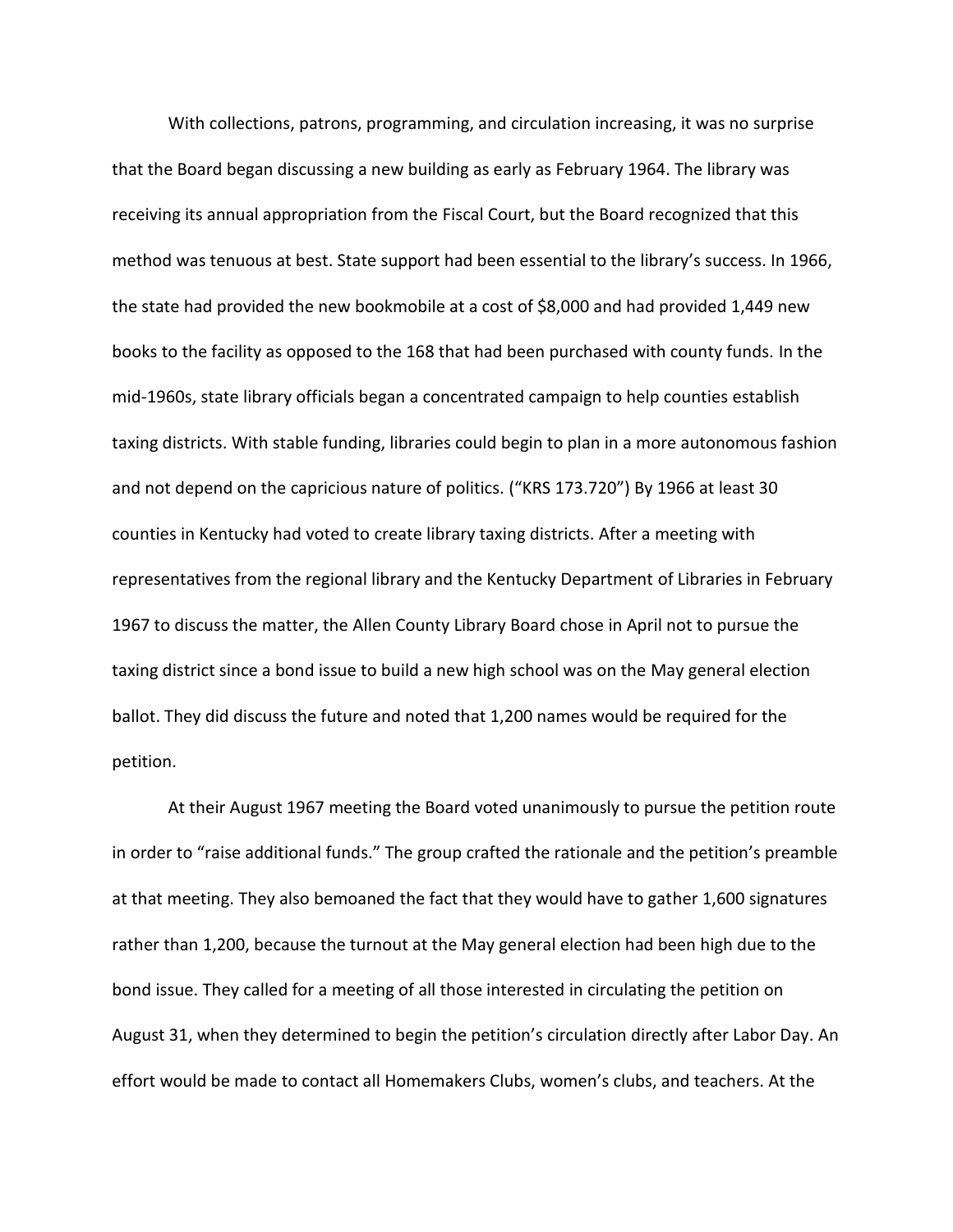August 31 meeting, mimeographed petitions were distributed, and organizers asked that all copies be returned to the library with "as many signatures as possible within a two week period." By November 1, the Board determined that they had the required number of names, but "decided to secure more to cover any invalid signatures."(Board Minutes) Once again Anna Whitney stepped up to lead the charge.

The County Judge attended a called meeting of the Library Board in February 1968, where he informed them that the Court Clerk had determined, after careful screening, that the petition did not contain enough qualified signatures. A detailed report showed that 168 signatures could not be identified as registered voters, that 124 signatures were repeated, and that 5 signatures were repeated three times, thus the petition contained only 2,217 qualified signatures which did not meet the minimum 2,445 signatures required to place the matter on the ballot.(Board minutes) Mrs. Whitney sent a lengthy letter to the paper the following week apologizing for what might appear as impropriety but was actually a result of the rush to get the signatures submitted. In summation, she penned: "Since so many people keep asking about the petition, I take this means of clearing up some things, and also defending our citizens who are God-fearing people who were innocent…As to what will happen to the Library in the future—watch!"(Letters to the Editor) Despite the negative news, library supporters celebrated in March 1968 when the Board made the last payment on the mortgage for the old telephone building.(Board Minutes)

With leverage on its side, the County Judge informed the board at their March 1968 meeting that rather than their expected \$9,100 appropriation, the Board would receive only \$7,050 in the new fiscal year "based on the rolled back rate on the present tax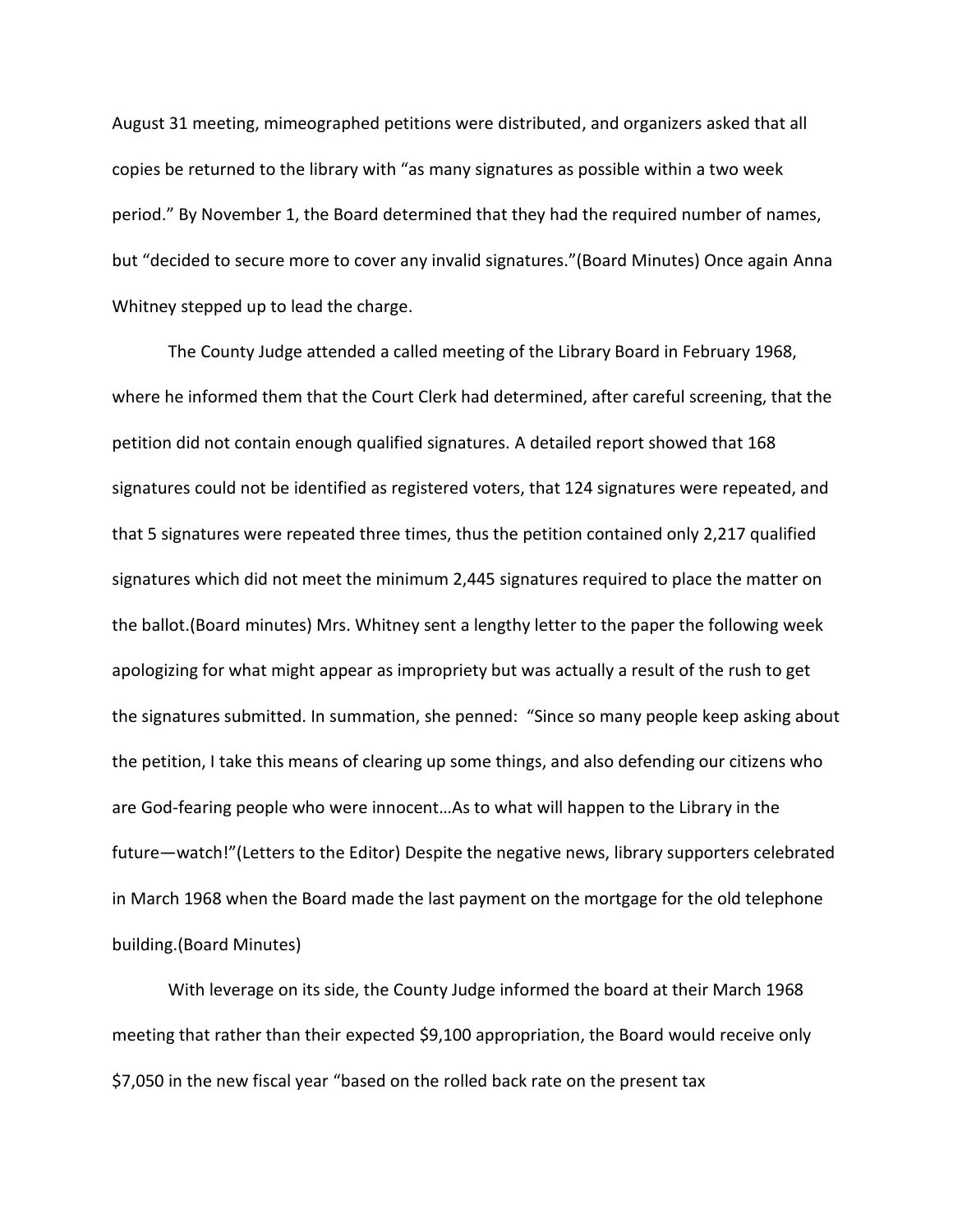assessment."(Board Minutes) The Board agreed to accept this appropriation, but did ask the opinion of the State Local Finance Officer, D.M. Magill, about the matter. He replied that based on the increased formula found in revised statutes the county should be funding the library in an amount somewhere between \$8,400 and \$25,000.(Letter, Magill to Secrest) Although discussions about suing the Court for the difference ensued, the Board refused to act.

The library survived under penurious conditions for the next few years. Finally a group decided to undertake another attempt to establish a taxing district if they library was to survive. The Board also still dreamed of constructing a new building, and this was not feasible under its current budget. To help facilitate advocacy efforts and "desiring to improve the local library services," a new Friends of the Library group was established in April 1975. With their assistance, a new petition drive was started to gather the necessary signatures for the Fiscal Court to establish a library taxing district. The effort began on 28 July 1975 with the first signature and culminated with the Board's vice chairman Charles Harris presenting the petition containing 1,565 names to Fiscal Court. The taxing district was approved that evening and the Kentucky Department for Libraries and Archives (KDLA) was notified of the same.

With the assurance of a steady income, the Board immediately began planning for a new building. Application was made with KDLA for financial assistance, and the group began discussions with two architects. The Board finally employed Joseph P. Wilk of Bowling Green, who prepared plans for a 6,000 square feet Colonial Revival structure that would sit on the former site of the hallowed Jacksonian Hotel. Besides typical library functions, the building would also include a hospitality room capable of seating from 75 to 100 people and an inviting porch that would overlook the square. The building was initially expected to cost in the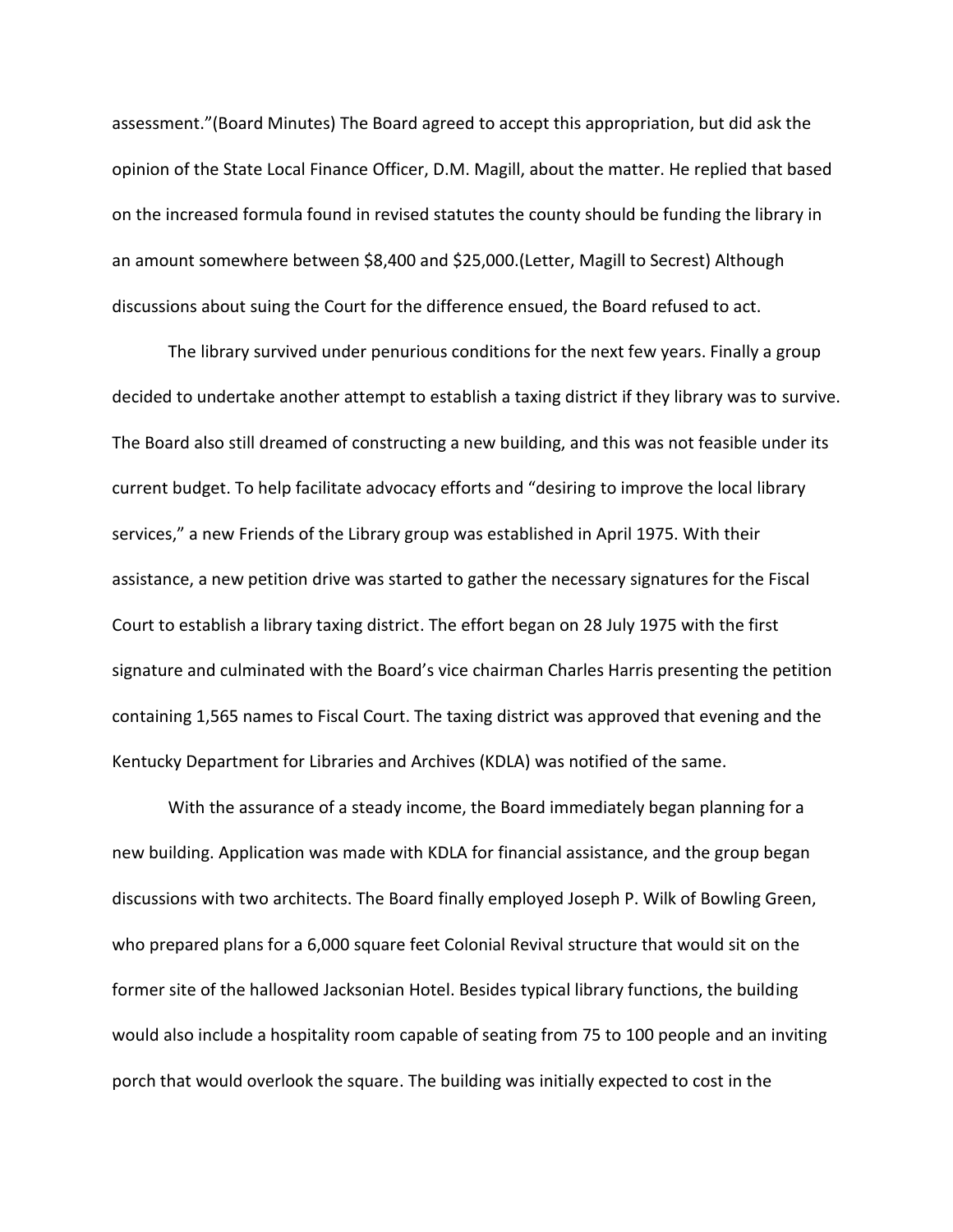neighborhood of \$150,000, but final estimates with furniture and fixtures came to \$278,000. State aid was approved in the amount of \$225,336 with the remainder to be matched locally.

With pomp and pride officials broke ground for the new building in February 1977. None too soon for the old telephone building burned the same month. Scrambling for a new site, the Board finally rented the old offices of Dr. John Meredith in the Graves Building on the public square for a temporary location. This made the completion of the new building vital to the library's future. Completed quickly by contractor Alliance Construction Company of Glasgow, the new structure opened with a ribbon cutting on 3 January 1978; dedication ceremonies were held on 11 June 1978 with Wendell P. Butler, Secretary of the Education and Arts Cabinet, speaking. The new building housed approximately 28,000 volumes (some fire damaged) and boasted a staff of five headed by Head Librarian Lola Weaver.

As the library moved into the 1980s, state officials were aware of the precipitous decline in Allen County's circulation statistics. Evelyn Richardson, regional librarian, expressed her concern at the first Board meeting in 1981, stating that if circulation remained low that "there was always a change that a public library could be closed." She stated that with the library's new building and ideal location should help generate higher circulation.(Board Minutes) In the library's 1983 report, the staff acknowledged that they must "constantly…publicize and promote the library in order to reach those people who are not library users."(Annual Report) One factor in the circulation decline was that the bookmobile no longer generated the circulation figures it once had. After years of repairs, the 1966 bookmobile was replaced in 1977, and in 1990 that bookmobile was sent to Gerstenslager Company in Wooster, Ohio, and retrofitted. KDLA paid \$6,200 of this bill, leaving the Board to absorb the remaining \$17.37.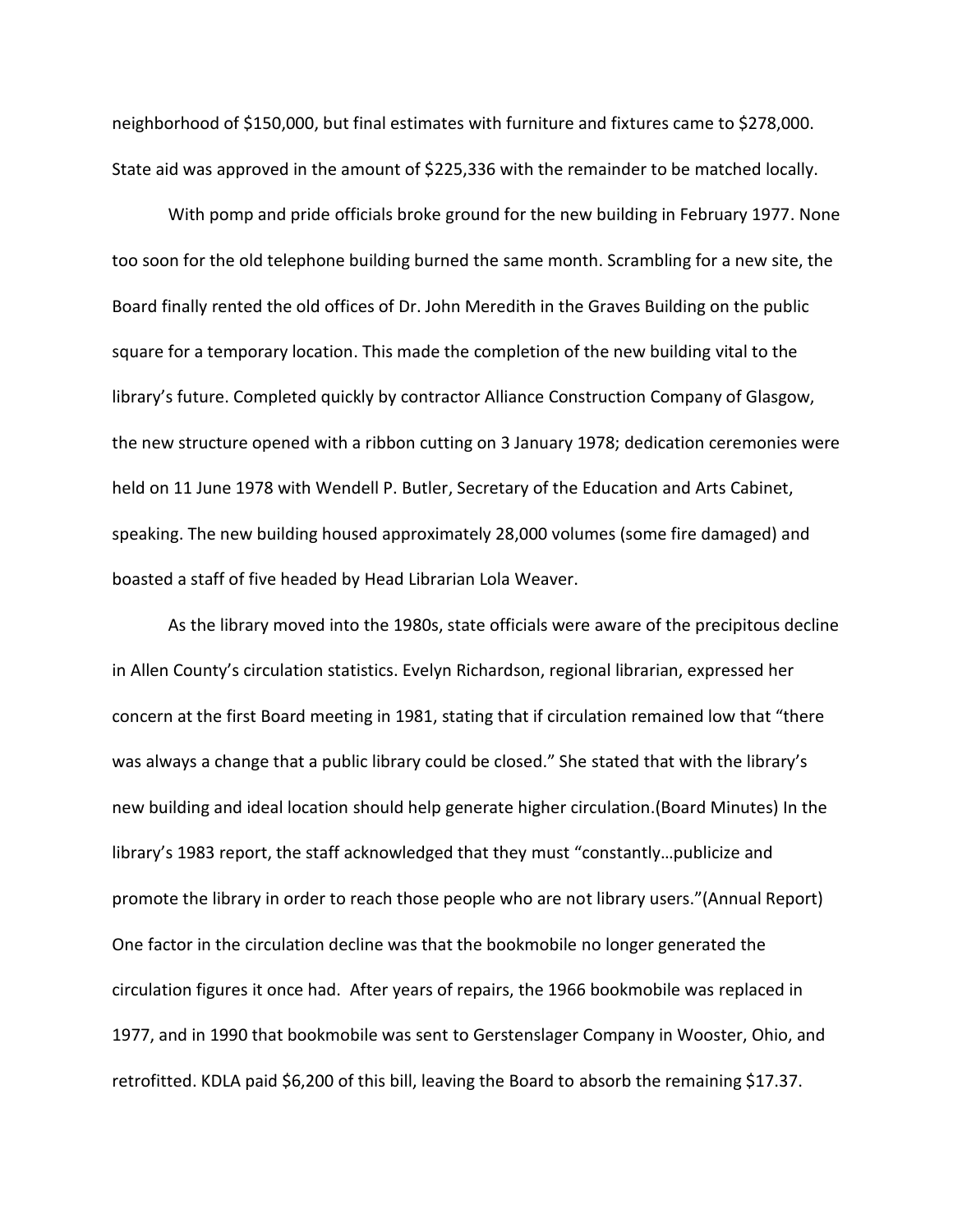Once again the bookmobile had heating and now had the luxury of air conditioning. Other equipment highlights during the era included the purchase of the library's first computer in 1986 for \$2,432. A new check out system from the Gaylord Company, which utilized individual library cards and allowed for greater privacy, was initiated in 1987. It was an immediate success. During the system's initial week of operation, the library issued 138 adult and 90 children's library cards, although some unfamiliar with library jargon questioned the action of "charging a book." Before the decade ended, the Board noted with pride that "the building indebtedness has been paid off and the deed recorded" in March 1987.(Minutes) A mortgage burning ceremony was held the following month during National Library Week.

The 1990s saw the library began to focus on long-term growth. One of the major activities of the decade was strategic planning and the development and implementation of a long range plan. The committee appointed in December 1990 to create the plan met with the board, community organizations, and focus groups before composing the document which identified one primary role and two secondary roles for the library with corresponding objectives and goals. The group identified the library's primary role as: "Preschoolers' Door to Learning." It considered the library's secondary roles as: "Community Activities Center" and "Popular Materials Center." The document, presented to the board in May 1990, was to drive programming as well as the budget.(Minutes; Long Range Plan) Joanne Meador, who had been hired as assistant librarian in 1981 and promoted to library director in 1986, helped oversee implementation of the new plan. Because library programming with a focus on preschool activities was considered paramount, it was determined to close the library's program room to outside use in August 1994.(Minutes) The library board also voted to transfer a collection of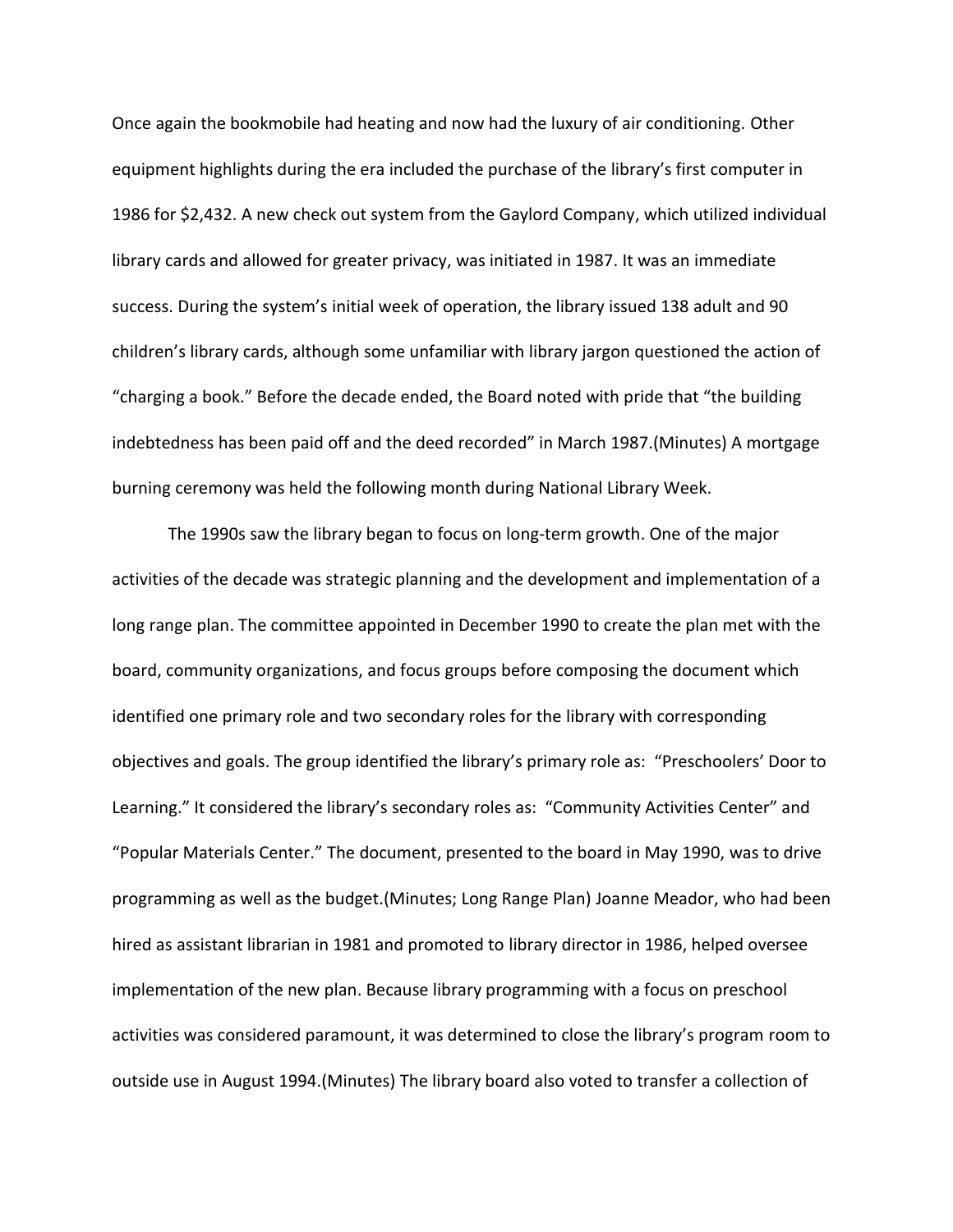local history and genealogical material to the Allen County Historical Society in 1993, as the heritage group had just purchased the Dr. Pellie Graves house on North 4<sup>th</sup> Street for use as a museum and genealogical center.

Besides promoting strategic planning during the 1990s, librarians and the Board began to contemplate how computers would affect the library's evolution. The library began the 1990s with the purchase of a brand new fax machine at a cost of \$1,519. Later that year they added an automated General Periodical Index workstation, which was heavily used initially by Lindsey Wilson College students. In May 1991 Joanne Meador discussed with the board a meeting of the Kentucky Library Network that she had attended in which the advantages of automated library catalogs were discussed. In the Fall of 1996 the staff attended a workshop in Bowling Green for internet training, as KDLA was going to make it accessible to all public libraries. Changes in technology were quickly coming, and the staff took advantage of all training opportunities.

Facilities usage was of great concern to the Board, as they considered themselves stewards of a building that many people had struggled to see constructed. By the mid-1990s, they were in constant maintenance mode. Wanting to upgrade certain parts of the facilities and needing to comply with the American Disabilities Act and local fire marshal requirements, the library closed for a week in February 1995 for remodeling. Maintenance of the retrofitted bookmobile also continued to escalate, and when the board had the opportunity to replace it in the Fall of 1997, they did so.

The Allen County Public Library began the new millennium automating the library's catalog, a necessary step in creating a more efficient library system and in promoting library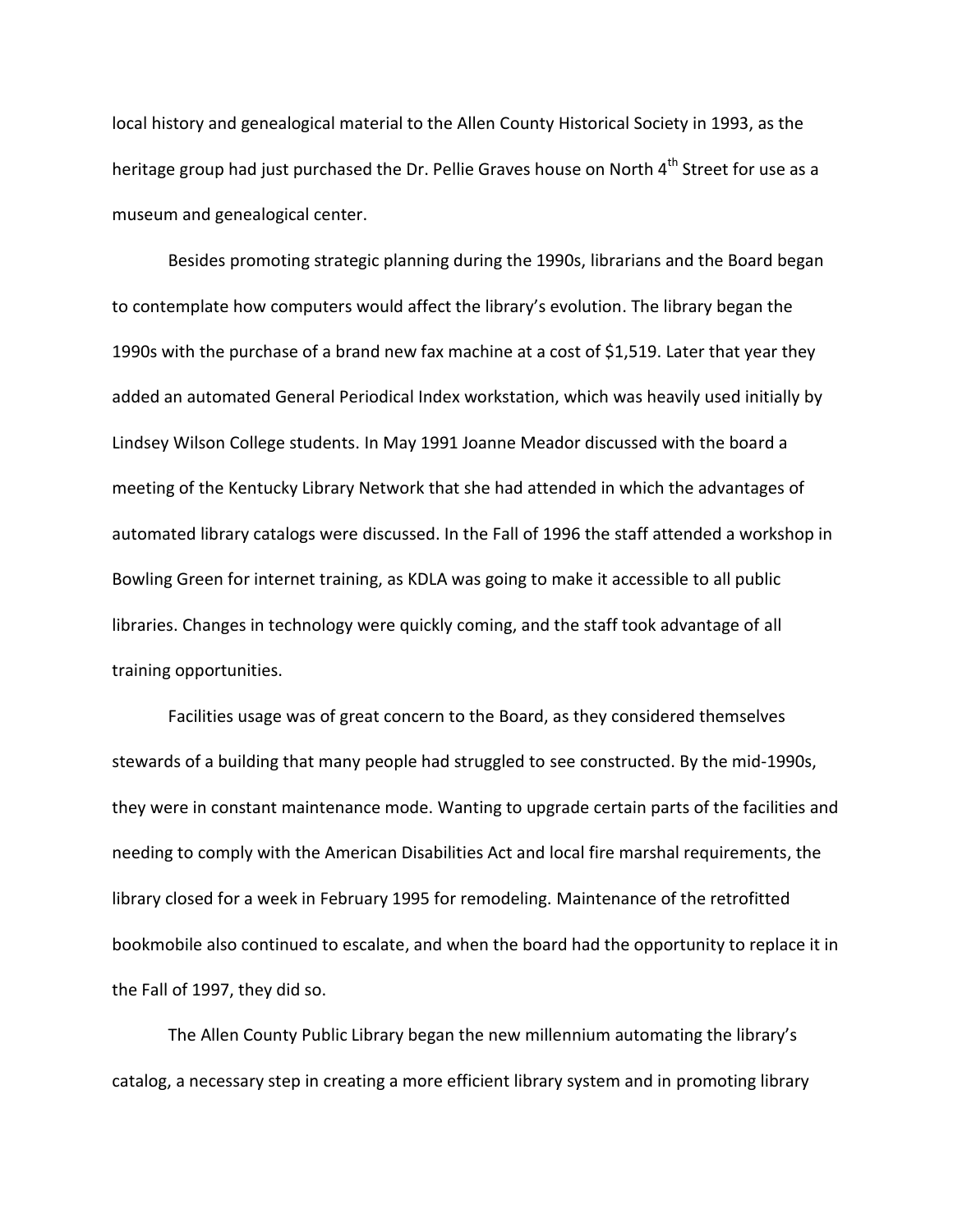cooperation. The Board approved the staff's recommendation to use Library Corporation as the automation vendor at a cost of \$26,170. This tedious process was absolutely essential in bringing the library into the computer age. To this day, the library continues to take advantage of automation and computers to curb costs. Current Library Director Sheila Stovall, hired in 2005, noted that a self-check-out station was recently installed for both patron privacy and to free staff for other responsibilities.

In addition to creating better and wider access to books and information services, the Board recognized that as Allen County grew the 1978 building was not meeting the minimum space and collection standards set by KDLA. For example, in 2000 for a county the size of Allen County, the minimum space allocation standard was 13,000 square feet; the 1978 building was only 6,000 square feet, less than half that suggested. Standards for collection size were also not feasible in a building that small. The concept of providing public access computers and a large community room had not been considered or even thought of when the older building was constructed. The board had been saving money for a building project for some time. When Stovall became library director, she was blessed to find that one million dollars had already been earmarked for such a project. At public meetings, the Board asked the community if they wanted to move the library away from the public square where architects and planners could start from scratch or stay in its present location and work with that land locked site. Community leaders and the public overwhelmingly requested that the library remain in its present location.

The Board hired Pearson & Peters Architects of Lexington to design the new structure, and the firm did a masterful job of creating a practical and useful building on an awkward lot. For patron safety, the front entrance with its inviting front portico was retained but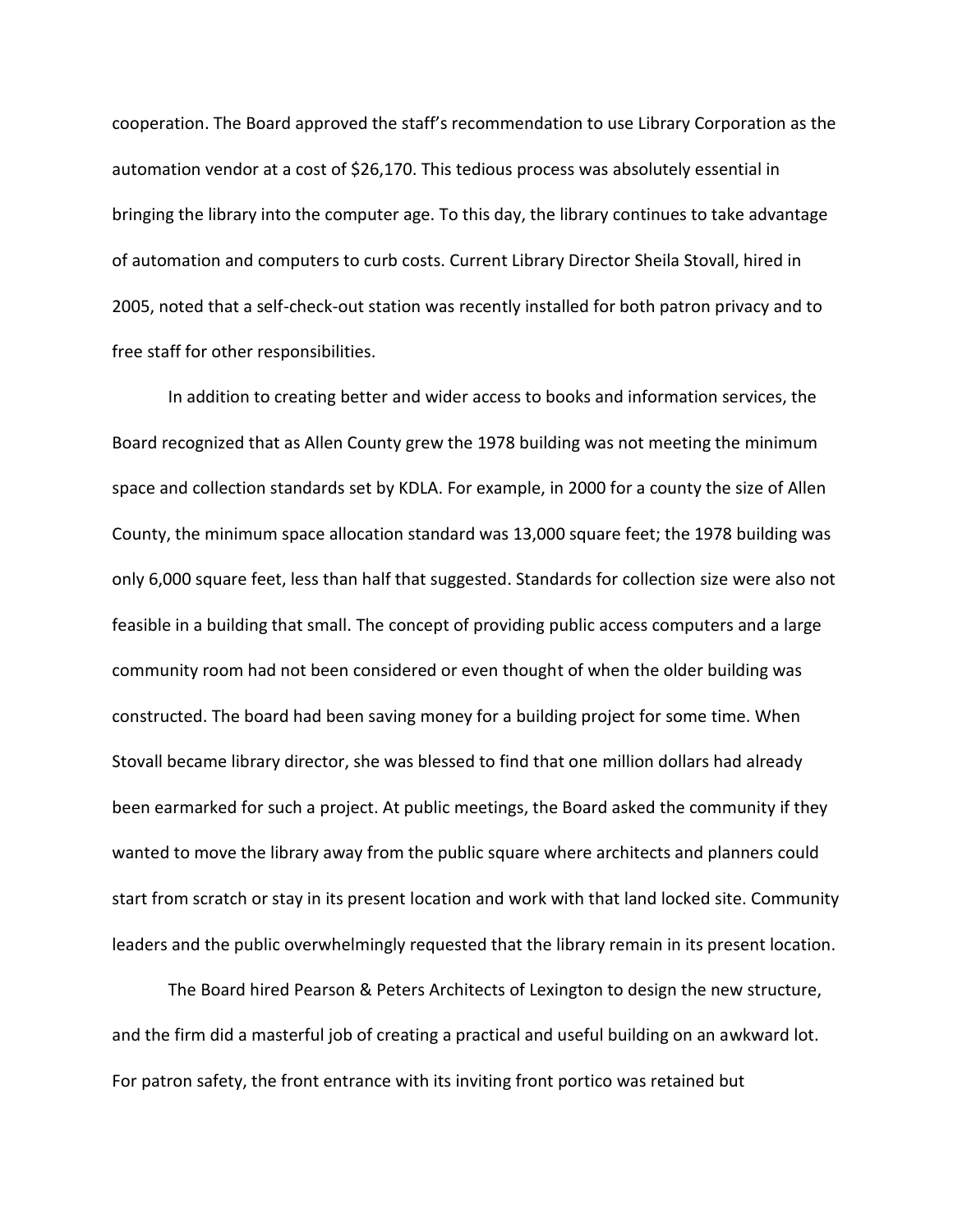permanently closed. The architects enhanced the old entrance with a lovely brick fence and plaza accented by appealing landscaping. They added a two story addition to the rear of the structure, which is also where parking was located. An attractive tower entrance crowned with a white frame cupola, not only served egress and ingress purposes it became a new downtown landmark. The total cost of the 10,000 square foot addition and renovation was \$2,014,305 for building construction and \$565,904 for furniture and equipment. The community support for the project was gratifying. Today, the Allen County Public Library serves the community's "need to know" and Stovall notes that it "is not a warehouse for books, it is a community meeting place and a very important part of Allen County's future."(Interview) What an honor to so many men and women who had patiently and progressively pushed for library services over the years.

## **FOOTNOTES**

- 1) In different documents, the starting date of the library is listed as 1915 and 1921. Either is possible. The Library Extension Service started in 1910, and they almost immediately began sending out crates of books.
- 2) Sallie Porter Edmonds was born in 1854 the daughter of J.A. and Talitha N. Edmonds. She was interested in local history and in 1928 penned a detailed street by street identification of buildings in Scottsville, which was sealed in a jar and placed in the cornerstone of the Dr. Johnson building, which also housed the Masonic Hall. When this structure burned in 1984 and was razed, the jar containing the history was found. This treasured resource was printed in the newspaper and is used to document the city's history. Edmonds died on 11 August 1935 and was interred in Scottsville City Cemetery downtown.
- 3) The Allen County Public Library's children's programming room is named for Mrs. Jackson, who early in her tenure started story hours at certain bookmobile stops and was always a stalwart library advocate.
- 4) Noble Allen served for many years as the Superintendent of Allen County Schools. Initially his budget included support for the public library, and he was always an advocate for the institution. Later, he served capably on the Library's board, most notably when the 1978 building was constructed. For his service, the library's beautiful community room, which is heavily used, bears his name.